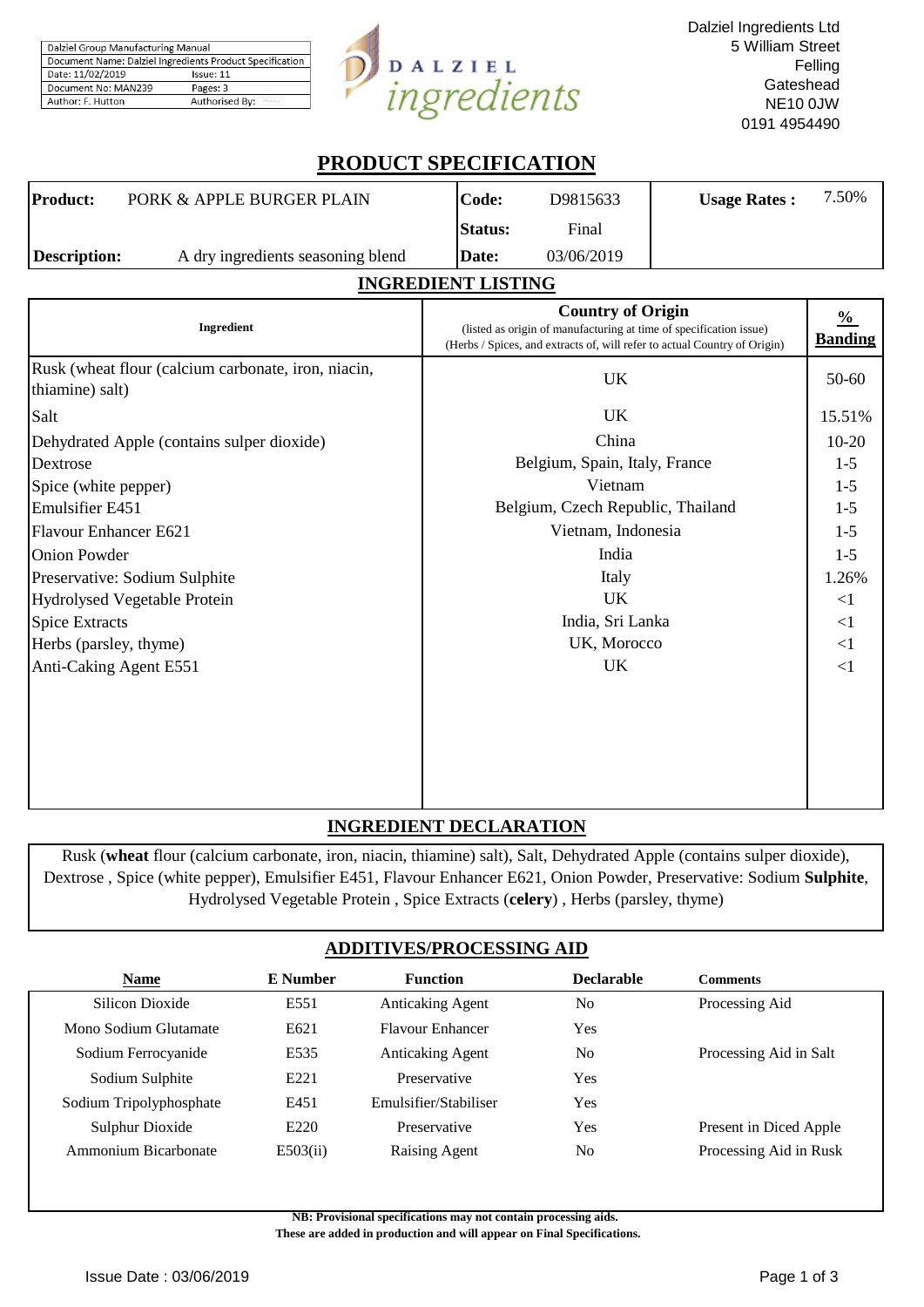| Dalziel Group Manufacturing Manual |                                                          |
|------------------------------------|----------------------------------------------------------|
|                                    | Document Name: Dalziel Ingredients Product Specification |
| Date: 11/02/2019                   | Issue: 11                                                |
| Document No: MAN239                | Pages: 3                                                 |
| Author: F. Hutton                  | Authorised By:                                           |



Dalziel Ingredients Ltd 5 William Street Felling **Gateshead** NE10 0JW 0191 4954490

#### **ALLERGEN INFORMATION D9815633**

| <b>Allergen</b>                                     |                | <b>Present</b>    | <b>Comments:</b>                                                     |
|-----------------------------------------------------|----------------|-------------------|----------------------------------------------------------------------|
|                                                     | on Site        | <b>In Product</b> | Allergen Source indicated in Bold on previous page, Ingredients list |
| Cereals containing<br><b>Gluten</b>                 | <b>YES</b>     | <b>YES</b>        | Rusk                                                                 |
| <b>Crustaceans</b><br>and products thereof          | NO             | NO                |                                                                      |
| Egg<br>and products thereof                         | <b>YES</b>     | NO                |                                                                      |
| Fish<br>and products thereof                        | <b>YES</b>     | N <sub>O</sub>    |                                                                      |
| <b>Soybeans</b><br>and products thereof             | <b>YES</b>     | NO                |                                                                      |
| <b>Milk</b><br>and products thereof                 | <b>YES</b>     | NO                |                                                                      |
| <b>Celery</b><br>and products thereof               | <b>YES</b>     | <b>YES</b>        | Spice Extract (celery)                                               |
| <b>Mustard</b><br>and products thereof              | <b>YES</b>     | NO                |                                                                      |
| <b>Peanuts</b><br>and products thereof              | N <sub>O</sub> | NO                |                                                                      |
| Nuts * (other than peanuts)<br>and products thereof | NO             | NO                |                                                                      |
| Lupin<br>and products thereof                       | NO             | NO                |                                                                      |
| <b>Sesame Seeds</b><br>and products thereof         | NO             | N <sub>O</sub>    |                                                                      |
| <b>Molluscs</b><br>and products thereof             | NO             | NO                |                                                                      |
| <b>Sulphur Dioxide</b><br>Sulphites >10ppm          | <b>YES</b>     | <b>YES</b>        | Preservative: Sodium Sulphite                                        |

Dalziel take reasonable and practical precautions to reduce the risk of contamination of the products we manufacture. Due to the nature and complexity of ingredient blending the risk of contamination from carry over residue or airborne cross contamination cannot be totally eliminated**.**  Furthermore although we prohibit the processing of nuts on site we cannot guarantee that contamination has not occurred at ot her stages in the processing of ingredients, i.e. during farming, harvesting, transportation etc. To a greater or lesser extent the same issue may apply to other allergens. A copy of our allergen policy and risk assessment is available on request.

**The absence of an allergen from the above recipe should not be taken as an implication that our product can be guaranteed free from that allergen.**

| <b>SUITABILITY</b> |                |               |                |            |                 |  |  |
|--------------------|----------------|---------------|----------------|------------|-----------------|--|--|
| Vegetarian         | <b>YES</b>     | Not Certified | Vegan          | <b>YES</b> | Not Certified   |  |  |
| Organic            | N <sub>O</sub> |               | Gluten Free NO |            | Contains Gluten |  |  |